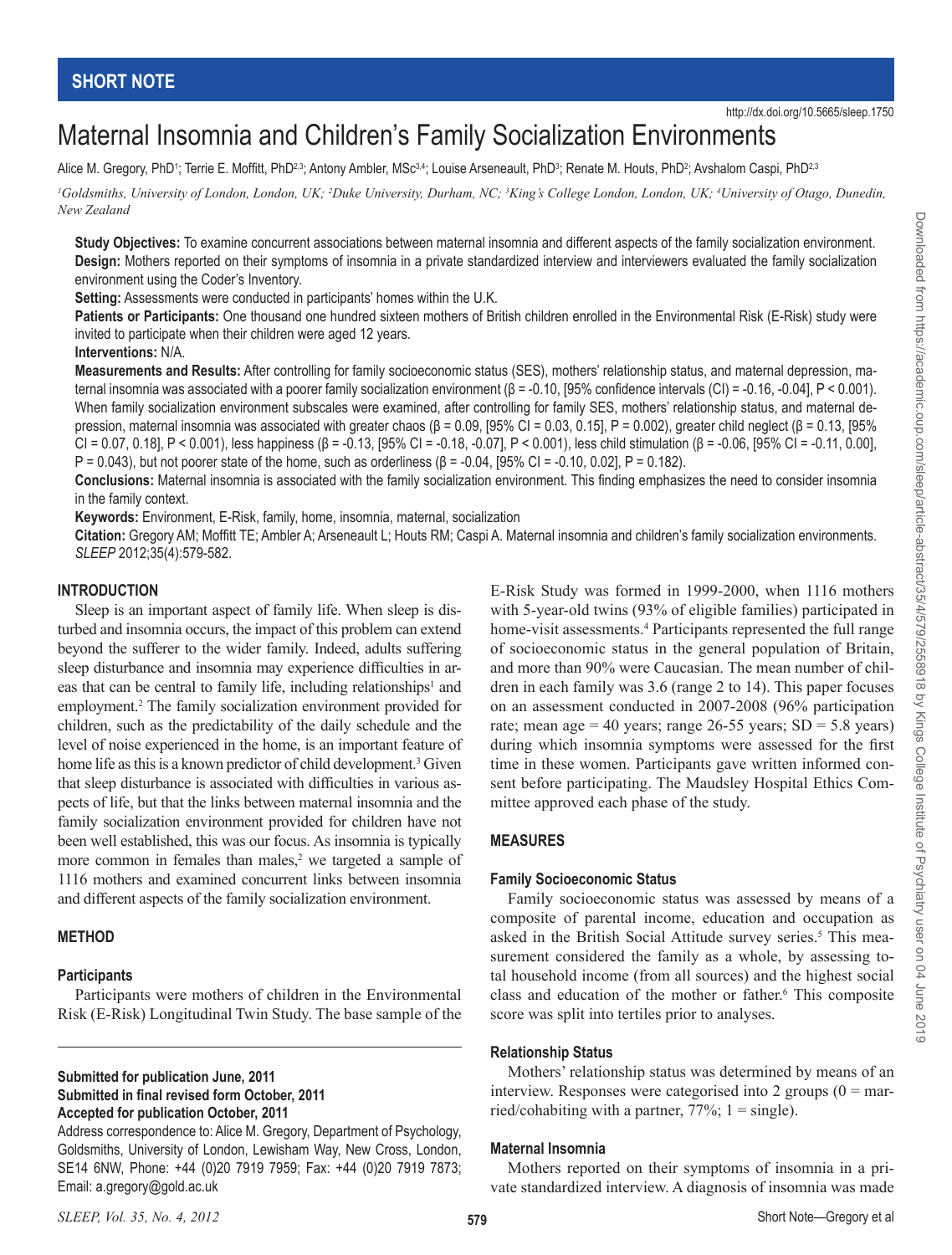based largely on the criteria outlined by the Diagnostic and Statistical Manual of Mental Disorders, 4<sup>th</sup> edition (DSM-IV).<sup>7</sup> Specifically, mothers were asked if they experienced difficulty falling asleep, difficulty staying asleep, or problems waking too early. Answers were provided on a 5-point scale  $(0 = none;$  $1 = \text{mild}$ ;  $2 = \text{moderate}$ ;  $3 = \text{severe}$ ;  $4 = \text{very severe}$ ). Mothers were also asked "how much do sleep problems interfere with your daily functioning?"  $(1 = not at all to 5 = very much)$ . If mothers reported a sleep difficulty that they considered to be "severe" or "very severe" and reported an interference score  $\geq$  3, they were considered to have insomnia. Based on these criteria, 9.6% of mothers reported insomnia.

#### **Maternal Depression**

Mothers' depression was assessed using the Diagnostic Interview Schedule<sup>8</sup> according to DSM-IV<sup>7</sup> criteria. The past year prevalence of maternal major depressive disorder (MDD) was 13.7%.

#### **The Coder's Inventory: Family Socialization Environment**

The Coder's Inventory was designed for the purposes of this study in order to gain an in-depth understanding of the home environment and interfamilial relationships. The inventory uses the skills and knowledge of the interviewers who evaluate aspects of the home and family at the end of their 2- to 3-hour home visit. Interviewers underwent 4 days of training to ensure that results were consistent. Two interviewers visited each family: one interviewed the mother, the other tested the twins, and both rated the family environment. Their agreement exceeded 80%. The Coder's Inventory is based largely on two main sources: (1) the Home Observation for Measurement of the Environment  $(HOME)^9$  and  $(2)$  observational techniques used by the University of Washington Parenting Clinic.10 Each item on the Coder's Inventory was coded on a 3-point scale  $(0 = no; 1 = a$  little/somewhat;  $2 = yes$ ). The inter-rater reliability of the Coder's Inventory scales was established by having 2 interviewers visit 29 randomly selected families and independently evaluate the home following the assessment. There were ongoing analyses of the coder's results to maintain reliability and validity.

#### *Chaos*

Chaos was evaluated by 3 questions: "Is the house chaotic or overly noisy?"; "Is the use of the TV appropriate; used judiciously, not left on continuously?"; "Do children have a predictable daily schedule?" We recoded some items; thus higher scores indicated greater chaos. The mean of the items was obtained ( $M = 0.31$ ,  $SD = 0.42$ ). The inter-rater reliability of the chaos scale was  $r = 0.86$ .

## *Happiness in the home*

Happiness in the home was evaluated by 3 questions: "Is this a happy home?"; "Do you think the parent is a good parent?"; "Does the parent enjoy parenting?" A mean of the items was obtained ( $M = 1.67$ ,  $SD = 0.50$ ). The inter-rater reliability of the happy home scale was  $r = 0.82$ .

## *Child neglect*

Child neglect was evaluated by 5 questions: "Do you think the child has been neglected (basic needs)?" "Is the child well

nourished?" "Did the child lack grooming and attention to personal hygiene?" "Was the parent aware of the children's needs? (i.e., requests for food, drink, attention. Took into account children's needs when making arrangements for the interview and during interview?"); and "Do you think the parent is emotionally supportive of the child?" We recoded some items so that higher scores indicated greater neglect and the mean of the items was taken to produce a scale score. The family-level variable used in analyses was the mean of the scores for the 2 children in each family ( $M = 0.15$ , SD = 0.29). The inter-rater reliability of the child neglect scale was 0.78.

#### *Child stimulation*

Child stimulation was evaluated by 6 questions: "Are the children's room(s) decorated in a way which is appealing to a child of that age?"; "Do the children have age appropriate toys and puzzles?"; "Do the children have books?"; "Do children have a radio, tape recorder or musical instrument?"; "Is the children's art work displayed in home?"; "Does the family encourage the children to develop or sustain hobbies or sports?" The mean of the items was obtained  $(M = 1.46)$ ;  $SD = 0.41$ ). The inter-rater reliability of the child stimulation scale was  $r = 0.89$ .

#### *State of the home*

State of the home was evaluated by 3 questions: "Are visible rooms of the house clean?"; "Is the interior of the house or flat dark or perceptually monotonous?"; "Are the rooms overcrowded and overly cluttered?" We recoded some items, so that higher scores indicated that the home was in a better state. A mean of the items was obtained ( $M = 1.67$ ; SD = 0.50). The inter-rater reliability of the state of the home scale was  $r = 0.76$ .

#### *Children's family socialization environment: composite score*

The correlations between the 5 socialization environment scales were substantial (negative correlations from -0.50 to -0.64; positive correlations from 0.44 to 0.57). A principal component analysis revealed one factor with an eigenvalue of 3.16, accounting for 63% of the total variance. All socialization environment scales loaded onto this factor well (negatively [-0.81 to -0.83] and positively [0.73 to 0.80]). We calculated a composite children's family socialization environment score as the sum of the 5 subscales (reverse coding subscales, so that higher scores represented a richer family socialization environment). The internal consistency for the composite scale was  $\alpha = 0.84$ .

#### **Statistics**

Regression analyses were used to examine the associations between the composite children's family socialization environment score (dependent variable) and maternal insomnia (independent variable) after adjusting for family SES, mothers' relationship status, and maternal depression. Maternal depression was controlled in analyses, given the known associations between sleep difficulties and depression (see DSM-IV).<sup>7</sup> Indeed, within our sample, 26% of depressed mothers also suffered insomnia, whereas only 7% of non-depressed mothers suffered insomnia ( $\chi^2$  = 50.62, P < 0.001). We conducted the analyses separately for the 5 family socialization environment scales to see whether maternal insomnia is associated with cer-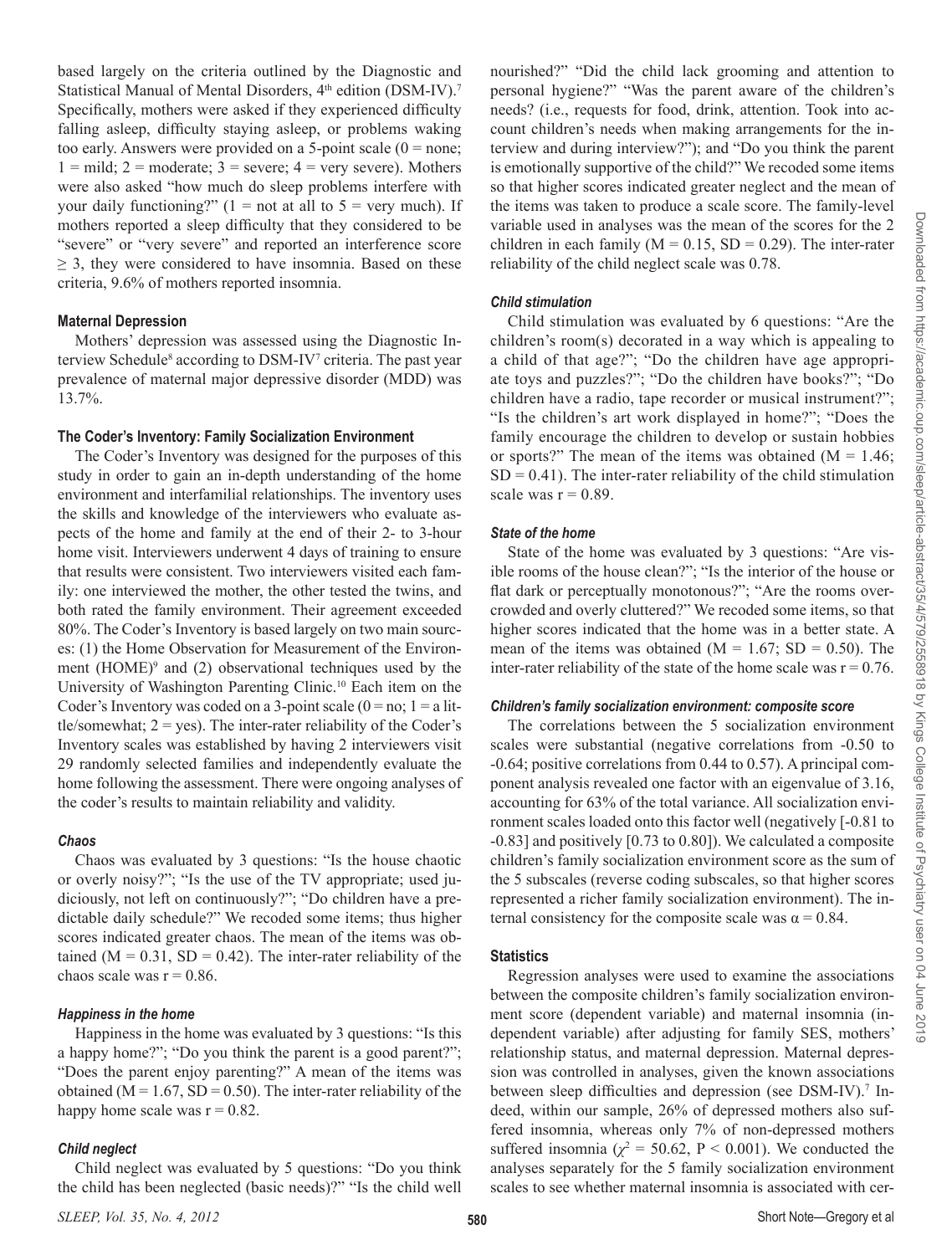**Table 1**—Associations between children's family socialization environment scores and maternal insomnia (after adjusting for family SES, relationship status, and maternal depression)

| <b>Independent Variable</b>                                                                                                                                                                                                                                                                                                                                                                                                                                                                                | <b>Children's Family Socialization Environment Dependent Variable</b> |                                       |                                            |                                       |                                              |                                              |
|------------------------------------------------------------------------------------------------------------------------------------------------------------------------------------------------------------------------------------------------------------------------------------------------------------------------------------------------------------------------------------------------------------------------------------------------------------------------------------------------------------|-----------------------------------------------------------------------|---------------------------------------|--------------------------------------------|---------------------------------------|----------------------------------------------|----------------------------------------------|
|                                                                                                                                                                                                                                                                                                                                                                                                                                                                                                            | Composite<br>$\beta$ (95% CI)                                         | Chaos<br>$\beta$ (95% CI)             | <b>Child Neglect</b><br>$\beta$ (95% CI)   | <b>Happy Home</b><br>β (95% CI)       | <b>Child Stimulation</b><br>$\beta$ (95% CI) | <b>State of the Home</b><br>$\beta$ (95% CI) |
| Family SES                                                                                                                                                                                                                                                                                                                                                                                                                                                                                                 | $0.39(0.32, 0.44)$ <sup>d</sup>                                       | $-0.35$ $(-0.40, -0.28)$ <sup>d</sup> | $-0.23$ ( $-0.28$ , $-0.16$ ) <sup>d</sup> | $0.22$ (0.16, 0.27) <sup>d</sup>      | $0.43(0.37, 0.48)^d$                         | $0.28(0.22, 0.34)$ <sup>d</sup>              |
| Relationship Status                                                                                                                                                                                                                                                                                                                                                                                                                                                                                        | $-0.02$ $(-0.08, 0.03)$                                               | $0.01$ ( $-0.05, 0.06$ )              | $0.05$ (-0.01, 0.10)                       | $-0.06$ $(-0.11, 0.00)^a$             | $0.01$ ( $-0.05, 0.06$ )                     | $0.01$ (-0.05, 0.07)                         |
| <b>Maternal Depression</b>                                                                                                                                                                                                                                                                                                                                                                                                                                                                                 | $-0.14$ $(-0.19, -0.08)$ <sup>d</sup>                                 | $0.12(0.06, 0.18)^d$                  | $0.12(0.06, 0.18)^d$                       | $-0.18$ $(-0.24, -0.12)^d$            | $-0.06$ $(-0.12, 0.00)^{b}$                  | $-0.05$ $(-0.11, 0.01)^a$                    |
| Maternal Insomnia                                                                                                                                                                                                                                                                                                                                                                                                                                                                                          | $-0.10$ $(-0.16, -0.04)$ <sup>d</sup>                                 | $0.09(0.03, 0.15)^c$                  | $0.13(0.07, 0.18)^d$                       | $-0.13$ $(-0.18, -0.07)$ <sup>d</sup> | $-0.06$ ( $-0.11$ , $0.00$ ) <sup>b</sup>    | $-0.04$ $(-0.10, 0.02)$                      |
| For each model, the socialization environment variable is the dependent variable and maternal insomnia, family SES and maternal depression are the<br>independent variables. <sup>a</sup> P < 0.10; <sup>b</sup> P < 0.05; <sup>o</sup> P < 0.01; <sup>d</sup> P < 0.001. Children's family socialization environment composite score, higher score = richer<br>environment Change higher score - greater change Child neglect higher score - greater neglect Hanny home higher score - hannier home Child |                                                                       |                                       |                                            |                                       |                                              |                                              |

chaos. Child neglect, higher score = greater neglect. Happy home, higher Stimulation, higher score = greater stimulation. State of home, higher score = better state. Maternal insomnia coded as 0 = no sleep disturbance to 1 = sleep disturbance; Family SES coded from 1 = low to 3 = high; Relationship status coded as 0 = married/cohabiting with a partner; 1 = single; Maternal depression coded as  $0 =$  no depression to  $1 =$  depression.

tain aspects of the socialization environment to a greater extent than others.

#### **RESULTS**

As shown in Table 1, after controlling for family SES and maternal depression, maternal insomnia was associated with a poorer family socialization environment ( $β = -0.10$ , [95% confidence intervals (CI) = -0.16, -0.04],  $P < 0.001$ ).

In separate regression models, after controlling for family SES and maternal depression, maternal insomnia was associated with greater chaos (β = 0.09, [95% CI = 0.03, 0.15], P = 0.002), greater child neglect (β = 0.13, [95% CI = 0.07, 0.18], P < 0.001), less happiness (β = -0.13, [95% CI = -0.18,  $-0.07$ ],  $P < 0.001$ ), and lower levels of child stimulation  $(\beta = -0.06, [95\% \text{ CI} = -0.11, 0.00], P = 0.043)$ , but not with the state of the home ( $\beta$  = -0.04, [95% CI = -0.10, 0.02], P = 0.182).

## **Sensitivity Analyses**

Dependent variables were skewed (initial skew between -1.69 and 2.84). They were therefore transformed using a log or square transformation as appropriate (final skew between -1.12 and 2.08). We repeated all regression analyses using these transformed variables and observed a similar pattern of results. These sensitivity analyses strengthen confidence in our results.

## **DISCUSSION**

These results are novel in demonstrating a link between maternal insomnia and children's family socialization environments. Indeed, even after adjusting for family socioeconomic status and maternal depression, maternal insomnia was associated with all of the interviewer-rated socialization environment variables (except for state of the home).

Three limitations must be considered. First, maternal sleep has only been examined at one time-point so this study is not informative about the direction of effects between variables. We consider it likely that the associations between variables are bidirectional and complex. Insomnia could lead to the provision of a poor home environment. Conversely, a poor living environment (such as a chaotic, noisy, or unhappy home) could cause or exacerbate symptoms of insomnia. Indeed, our own previous research, has demonstrated a dose-response relation-

ship between family conflict during childhood and insomnia experienced at 18 years of age.<sup>11</sup> A third, unmeasured variable (such as a highly demanding job) could lead to both maternal insomnia and poor socialization environments—and could account for the associations reported here. Longitudinal data will be vital in elucidating mechanisms underlying associations.

A second limitation is that this study focused on insomnia in mothers exclusively. While the focus on mothers is advantageous (females are more likely than males to experience insomnia2 and play a more central role in providing their children's socialization environment), additional information about paternal sleep would be informative.

The final limitation concerns measurement issues with regards to the key variables. First, no duration information was collected with regards to insomnia symptoms. Nonetheless, the wording used to assess insomnia (e.g., "How much do your sleep problems interfere with your daily functioning?") was designed to tap into ongoing sleep patterns rather than transient incidents. Second, interviewers who assessed maternal insomnia also completed the Coder's Inventory to report on the family socialization environment, which means that associations between the key variables may have been artificially inflated. Finally, interviewers completing the Coder's Inventory had spent a relatively short time in the family home (up to 3 h), so it may have been difficult to form impressions of certain aspects of the family socialization environment (e.g., predictability of the daily schedule).

Despite these limitations, the results reported here are important in adding to a body of literature highlighting negative correlates of insomnia and emphasizing the importance of considering this common difficulty in the family context. Indeed, it is possible that treating insomnia could have positive implications beyond helping the sufferer and could potentially influence the socialization environment provided for other members of the family. This study also suggests that when assessing insomnia, it may be worthwhile addressing whether those with children feel able to work within their means to provide the optimal familial environment for their children. When providing those experiencing sleep difficulties with tips on improving the sleeping environment, it may be valuable to provide additional information on improving